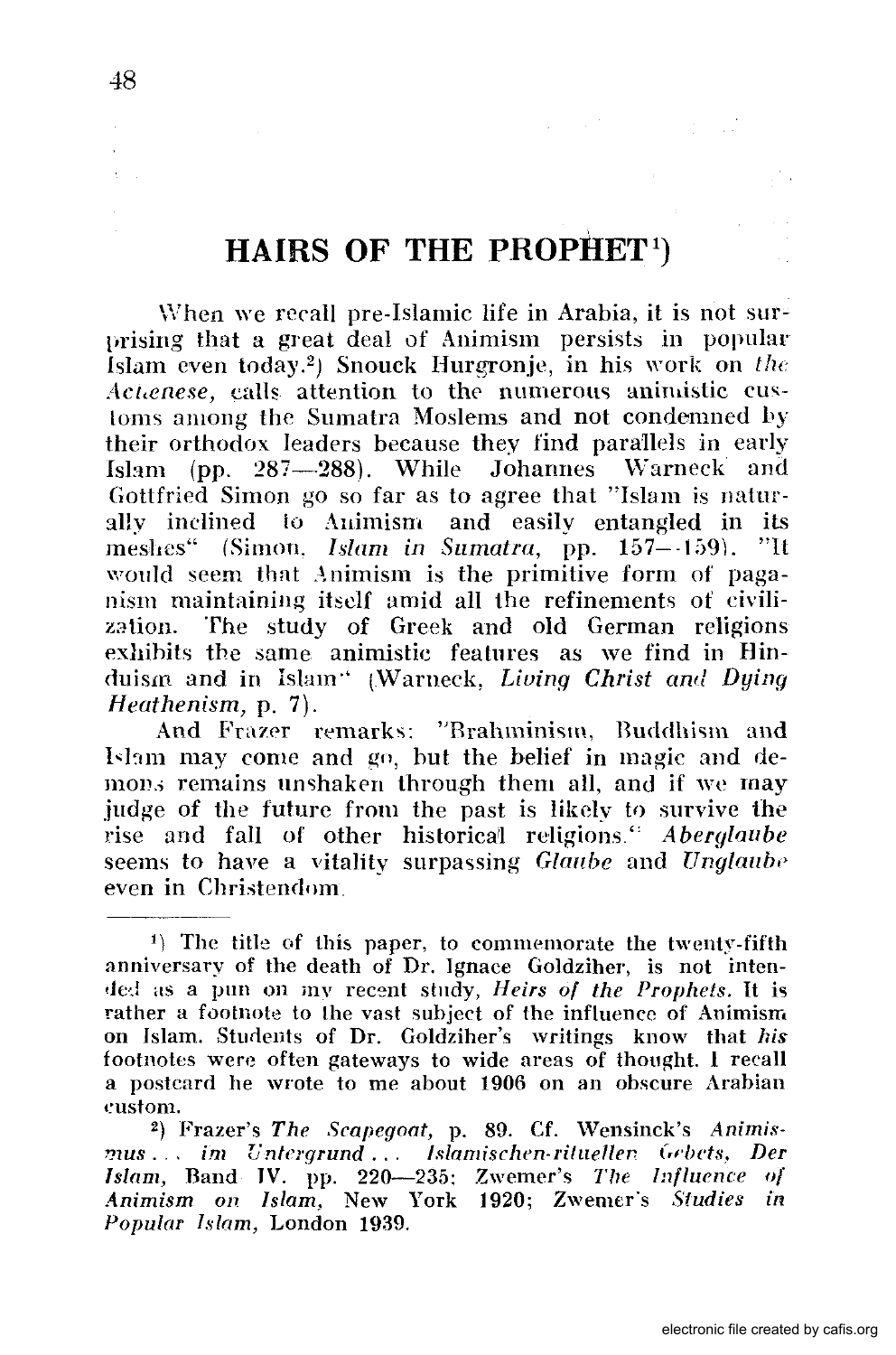In his large volume, *Het Animisme*, A. C. Kruijt, the Dutch missionary, analyzes the origin of animistic beliefs by showing that personal soul-stuff is regarded by all animists as residing in parts of the human body, especially blood, hair, teeth, saliva etc. This soul-stuff with its potency for good or evil can then be transferred or appropriated by others in various ways.

Among the interesting details recorded in Moslem tradition are those relating to the hair and beard of the Prophet Mohammed during his lifetime and after his death. Tradition is very specific regarding Mohammed's hair. It was neither curling nor smooth but had four curled locks. He used to clip his moustache' and allow his heard to grow. He frequently oiled his hair and perfumed it and his beard. The Prophet is related to have said: "Do the opposite of the polytheists and let your beard grow long"  $(Mishk\bar{a}t$   $XX:4)$ .<sup>3</sup>) The sanctity of Mohammed's beard as token of manhood and dignity is recognized in common oaths. Even as the Arabs swear by their own lives or by their beards (walahyeta), so more solemnly the Moslem community swears hy tlhe beard of their Prophet  $(i\bar{a}hyet\ al-nab\bar{\imath})$ . One hears this oath everywhere in the Near East. Westermarck tells of present day customs among Moslems in Morocco that relate to hair and its potency for good or ill. This applies equally to other lands. It is tied to sacred trees and shrines of saints, the hair of a seven-day old child is offered as sacrifice ('aqiqah), shaving of hair is a religious rite, hair is used for amulets, the hair of "holy-men" is treasured for its efficacy to cure.<sup>4</sup>) It is an interesting fact, as Wellhausen shows, that the origin of all these practices goes back to Moham:ned himself. In ancient Arabia the  $k\ddot{a}h\dot{n}$  would heal the sick by touch of his hand, by breathing on him and bv the use of saliva etc. And he goes on to say that Mohammed did likewise. "Die Muslime bestrichen sich die Haut mit dem *Auswurf des Propheten und rissen sich um das Wasser. womit er die Waschung verrichtet hatte, um es zu trinken* (Wāqidi 252; Bukhārī  $\tilde{J}:31-37$ )." The hair of the Prophet

<sup>3)</sup> Hughes' *Dictionary. of Islam,* pp. 40 and 389.

<sup>4)</sup> See Index: Hair, Beard, *Aqiqah,* Saints etc., in Westermarck's Ritual & Belief in Morocco, 2 vols.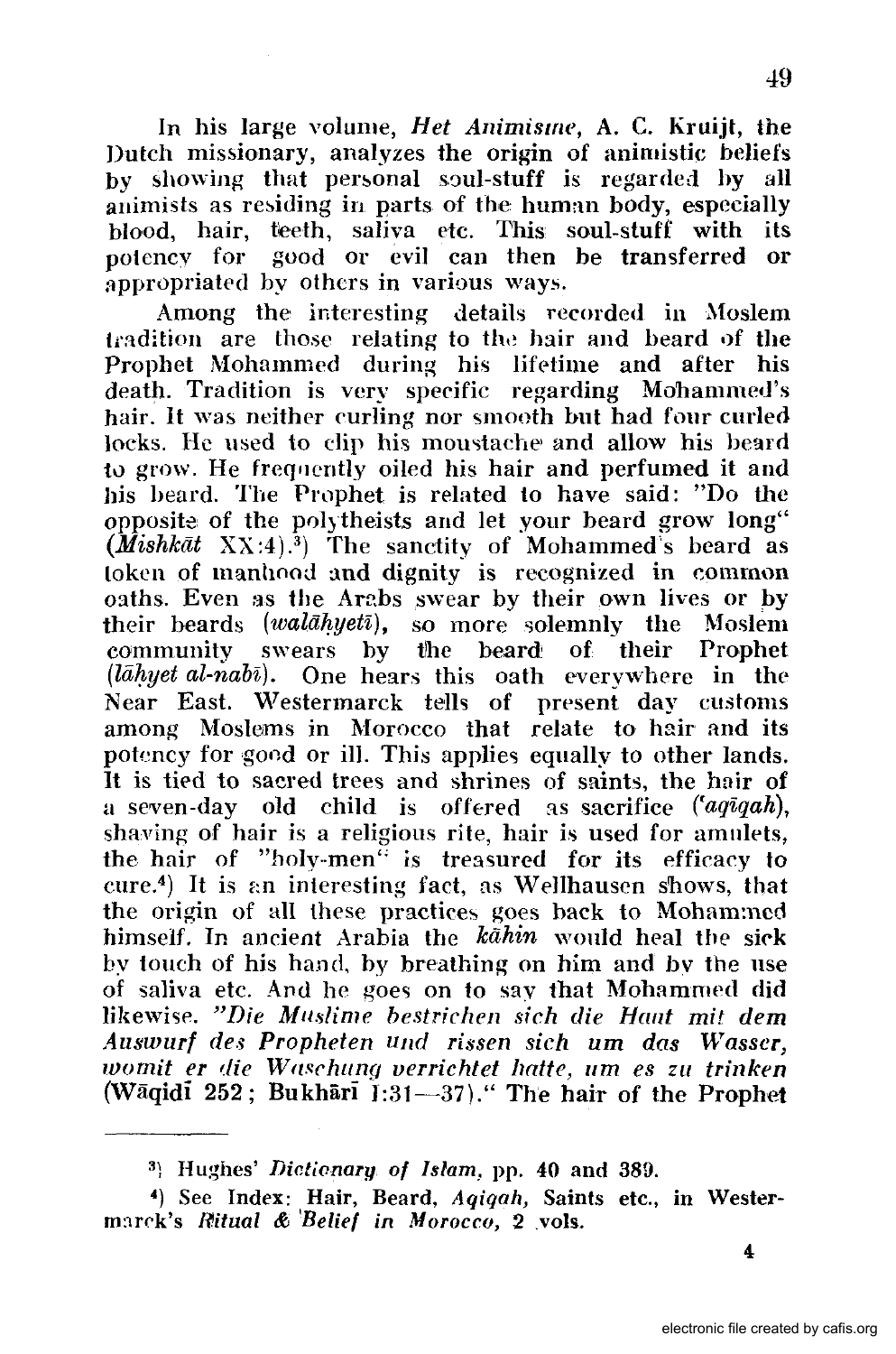was carefully collected after it was cut or shaved, and used as an amulet.<sup>5</sup>)

Moreover, these hairs of the Prophet were not only sacred from the outset but remained so down the centuries to our own day. In the spring of  $1946$  a Moslem *mela* was held near Bandipur, India. The chief exhibit was "a hair from Mohammed's beard treasnred in a glass jar before which thousands prostrated themselves. "6) Special chapters are found in all the popular lives of the Prophet on the virtues of his *fadhalat*, saliva, blood, hair etc. etc. There are traditions in Bukhari and Muslim so extravagant as to be incredible, Even his excreta were free, from all defilement. $\bar{r}$ )

We read in Ahmad Zain<sup>1</sup> Dahlan's biography of Mohammed: '''When the Prophet had his beard shaved and his companions surrounded him, they never suffered a single hair to fall to the ground but seized them as good omens or for a hlessing. And since his Excellency had his hair cut only at the time of the pilgrimage, this had become *sunna,* so it is related in the *'Mawahib,* and he who denies it shonld he severely punished. "8)

We read that Muhammad ibn Darain said: "I have a few hairs of the Prophet which I took from Anas and when I told it to 'Obeid al-Suleimani he replied, 'if I had a single hair it would be more to me than all the world.'" There are many similar traditions telling how Mohammed's hairs were collected,9) distributed among his followers after he was shaved at  $Mina<sub>1</sub>^{10}$  used against the evil eye<sup>11</sup>) and the value attached to a single hair from his head or heard.<sup>12</sup>) Furthermore, we are told whether and how and when he dyed. his hair and beard; also how he first dressed it like "the people of the Book" but afterwards gave this up. (For details see Wensinck, Handbook of Early Muhamme-

- 11) BukharI 77: 66.
- $13$ ) Bukhārī  $4:33$ ; Ibn Māja 744 sq.

<sup>5)</sup> Wellhausen, *Restc Arabischen lieidentums,* pp. 139, 140.

<sup>6)</sup> M. H. Mazzeni. *Daum* in *Central Asia,* Aug., 19:1,6, p. 17.

<sup>7)</sup> AHlalabI, *Instin-al-'Ayun,* Vol. 2: 222, Cairo.

 $\binom{1308}{1100}$  of *Sirat-al-Halabi*, Cairo, 1308 A. H., Vol. III, pp. 238, 239.

 $'$ ) Bukhārī 79:41, Ibn Sa'ad I: 135-139; etc. (Wensinck).

 $10)$  Muslim 15: 324, Al-Darimi 2:78; Ibn Sa'ad 135.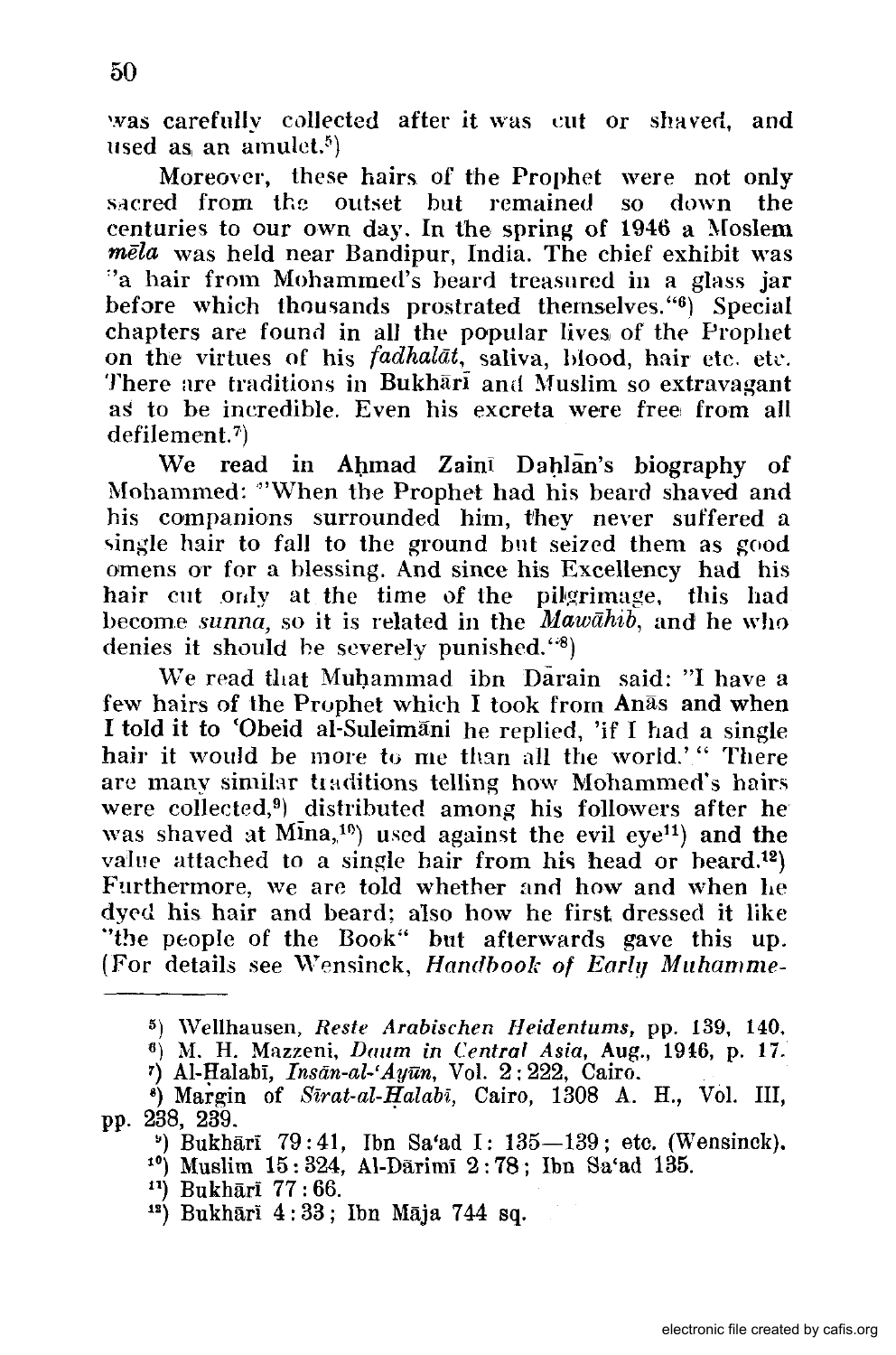*dan Tradition,* pp. 35, 91, 160, 169.) The great number of references to this subject both in the standard traditions and in popular lives of Mohammed indicate its importance in early and later Islam. Ignace Goldziher touched the sub. ject in writing on *Relic Worship in Islam* and pointed out that three particular relics of the Prophet lent themselves  $"$ to multiplication almost without limit  $-$  his shoes, his manuscripts, and his hair." But down the centuries the relic which was the object of the most diligent search is hair from Mohammed's head or beard. "The hair", said Dr. Goldziher, "was worn as an amulet, and men on their deathbed directed by will that the precious possession ~houJd go down with them and mingle with the earth. Ja'far ibn Khinzabu, the vizier of an Egyptian prince, had three such hairs which at his death were put into his mouth, and his remains, according to his last testament, were carried to Medina  $\dots$  It is a well-known fact that one of the arguments produced in favour and justification of the Khallfs uf Constantinople (who heing non-Koreshites are by some not considered eligible for the Caliphate,) is their possession of the sacred relics of Islam. Besides the *Khirqa-i-Sharif,* the holy mantle, and 'Omar's sword preserved in the Ayyūb mosque, these relics include hairs of the Prophet's beard. The quantity of these latter does not seem to he insignificant judging from the circumstance that the Sultan bestows them on other cities. On the occasion of the construction of the Hamidiya mosque erected by the Sultan in Samsun in 1889, we learn from a Mohammedan journal that besides a number of copies of the Koran, the commander of the faithful ordered to be conveyed to Samsun some hair 'which belonged to the prince of both the existences and the asylum of the worlds'. They were received there as presents from the Khalif with extraordinary veneration. Guns were fired from the citadel to do honour to the hair of the noble Prophet. The *Shurifa* and *'Ulema* hore the gift to the said mosque. A similar present was made through special envoys to the city of A1eppo".13)

The statements made in books of Moslem law leave no doubt that in a sense all human hair is considered

4\*

51

<sup>&</sup>lt;sup>13</sup>) *Relic Worship in Islam.* Translated from the German of Professor Goldziher. *The Moslem World*, Vol. I, pp. 306, 307,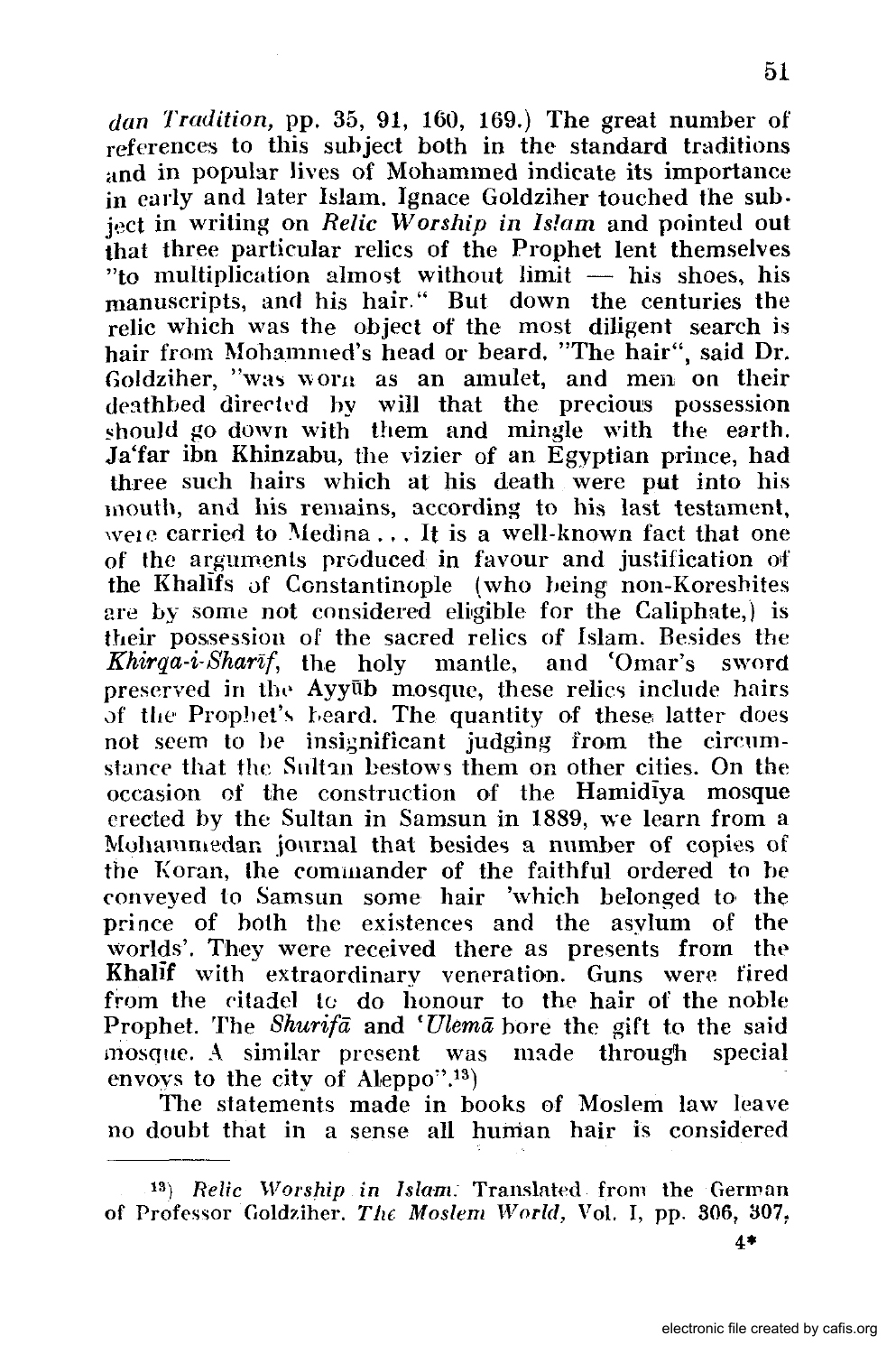sacred and may not, therefore, be sold or in anv wav dishonored. We read in the *Hedaya*, a standard commen $t$ ary on Moslem law,  $-$  "The sale of human hair is unlawful, in the same manner as is the *use* of it, because, being a part of the human body, it is necessary to preserve it from the disgrace to which an exposure of it to sale necessarily subjects it. It is moreover recorded, in the Hadith Sharif, that God denounced a curse upon a *wasila*  and a *mustawasila*.<sup>14</sup>) (The first of these is a woman whose employment it is to unite the shorn hair of one woman to the head of another, to make her hair appear long; and the second means the woman to whose head such hair is united). Besides, as it has been allowed to women to increase their locks by means of the wool of a camel, it may thence be inferred that the use of human hair is unlawful".<sup>15</sup>)

It is recorded in Jbn Sa'ad that on his last pilgrimage, Mohammed after having saluted the Black Stone and performed the sacrifice, slaughtering sixty-two camels with his own hand to correspond to the years of his life, "had his head shaved and distributed his sacred hair, one-half of it to Abu Talha and the other half to his chaste wives; also one or two hairs to everyone of his friends according to his rank. "16)

Khalid, the famous warrior, received some hairs "from Mohammed's forehead which he fixed in his skull-cap as a talisman" and was always victorious.<sup>17</sup>)

The reliques of the Prophet included more than the hairs of his head so carefully numbered. A list of those sent to Sultan Selim the First and preserved by him in the palace at Constantinople, included some of his hair, a tooth, a pair of shoes, his mantle, prayer-mat, a hilt of his sword, a stone bearing imprint of his foot, an arrow and the Prophet's flag.18) Hairs of the Prophet are found as relics today at Constantinople, Aleppo, Aintab, Kashmir, Delhi, Cairo, Safed in Palestine and many other

 $14$ ) Hamilton's *Hedaya, Vol. II, p. 439.* 

 $15)$  Zwemer's The Influence of Animism on Islam, p. 76.

<sup>16)</sup> s. W. Koelle'§ Mohammed, p. 355.

<sup>17)</sup> Ibid., p. 222.

<sup>&</sup>lt;sup>18</sup>) The list was given in *Wady-al-Nil*, Cairo, M. W., 1925, p.75.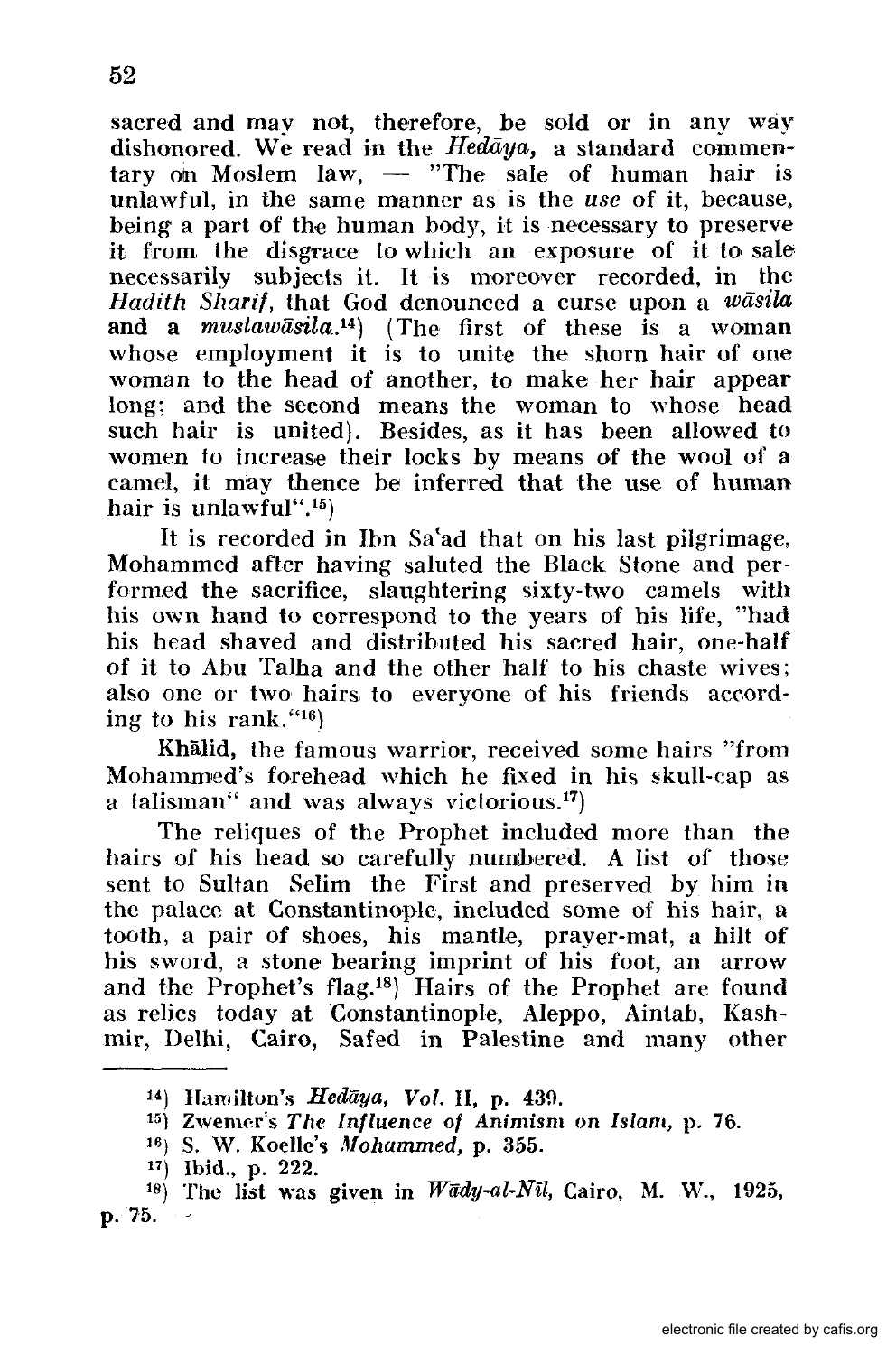places. The one at Safed was a gift from the Sultan in 1911 and the Mosque of Binat Ya'qub was restored to receive it; twenty soldiers fully armed escorted the relic.19)

And to bring: this cult of the Prophet up-to-date, we have the following from the press in New York City:  $A$ shudder passed through the Moslem world last week: three sacred hairs from the beard! of the Prophet Mohammed were missing from each of two Istanbul mosques. Carefully preserved in 40 bags, one within the other, and locked securely in jeweled boxes, the hairs have been preserved in the mosques for generations. Each year, on Kadir night, at the end of the feast of Ramadan, the bags are opened and the hairs displayed to the faithful. Last week when the muezzins went as usual to find the relics, they had disappeared. Disconsolate Istanbul Moslems could take some comfort in the knowledge that in countless other mosques identical hairs from the Prophet's abundant beard still repose safely".20)

We see from these examples how in the history of Islam these reliques of the Prophet, once objects of individual solicitude and piety and by which the early companions of Mohammed hoped for a blessing, became articles of public exhibition. They are now more than relics, and lodged in mosques or sacred tombs, are elevated to the status of objects of adoration and magical power.

Of course, there have been protests against this species of *shirk* (associating in worship) on the part of austere, orthodox Moslems. We read that at the Sixth Congress of Orientalists ..a theologian of Medina, Sheikh AmIn, condemned this huckstery in the hair of the Prophet pursued in India and Turkey." He warned his hearers that Mohammed is reported to have said, "He who lies with respect to myself shall find Hell his resting place."21) The Wahhab<sub>l</sub> sect destroyed many of such objects once considered sacred, and even tombs of saints, when they took Medina and more recently when they purged Mecca under Ibn Saud's vigorous reforms. Even the grave of Mother Eve on the outskirts of Jiddah, long a place of prayer and pilgrimage, was destroyed.

<sup>19)</sup> *Das Chrislliclle Orient,* September, 1911.

<sup>&</sup>lt;sup>29</sup>) *''Time''*, New York, Sept. 14, 1946.

<sup>&</sup>lt;sup>21</sup>) The Moslem World, Vol. I, p. 307.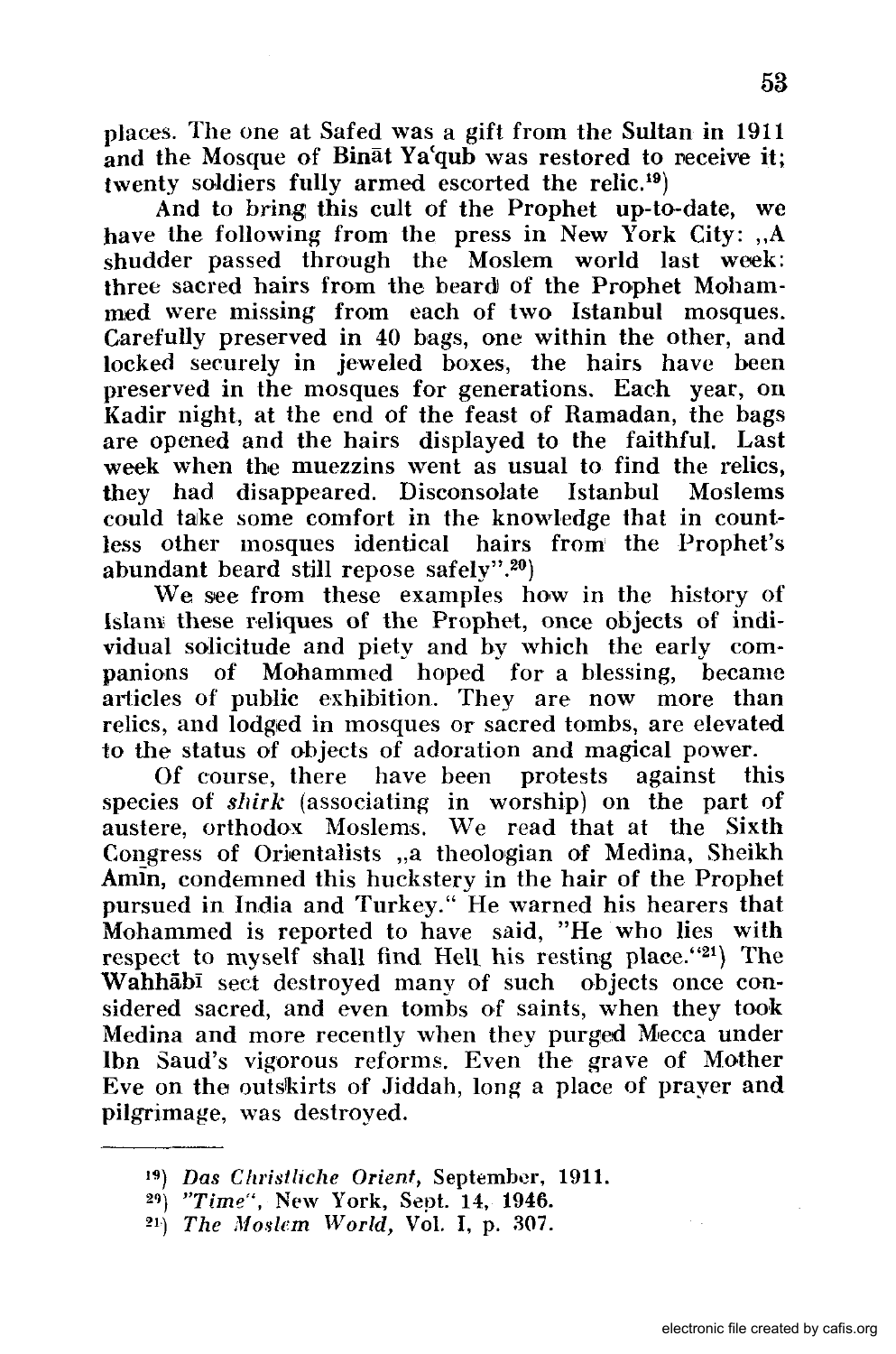But superstition and relic-worship die hard. The Reformation under Luther and Calvin, for example, was not able to exterminate relic worship in Medieval Europe; nor did the Counter-Reformation and the enlightenment of modern education do away with all relics of the saints: hair, bones, garments etc., even in European churches.

Jean Calvin in 1543 wrote a remarkable treatise on the subject which betrays his sense of humor as well as his sarcasm and displeasure. In it he tells of hairs of the Virgin Mary and of saints, as well as of blood, bones, napkins, the wood of the Cross, its nails etc., preserved as objects of worship in churches.<sup>22</sup>) Perchance some Moslem Reformer with a sense of humor and indignation, will arise to write a treatise on *the traces of idolatry (shirk)* in modern relic worship, including the hairs of Mohammed.

SAMUEL M. ZWEMER

*Princeton University, New York, N.Y., U.S.A.* 

U) *Traite des Reliques,* by Jean Calvin, Paris, 1921, pp. 95, 101, 144. etc.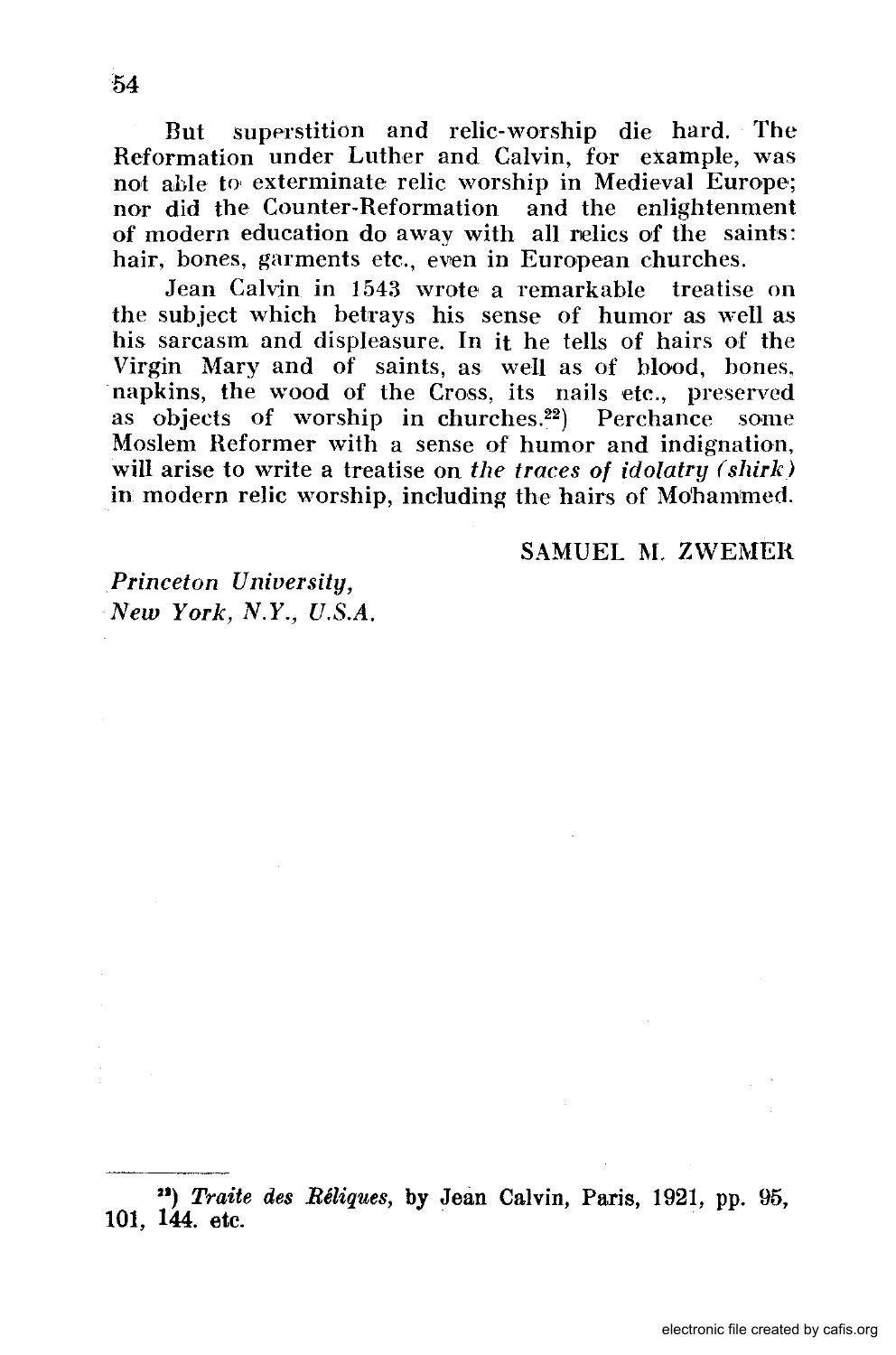# **IGNACE GOLDZIHBR**  MEMORIAL VOLUME

# **PART I**

Edited by

 $\sim$ 

 $\label{eq:2.1} \frac{1}{\sqrt{2}}\int_{\mathbb{R}^{3}}\frac{1}{\sqrt{2}}\left(\frac{1}{\sqrt{2}}\right)^{2}d\theta\,d\theta.$ 

SAMUEL LÖWINGER JOSEPH SOMOGYI<br>Ph. D. D. Se, Econ.

 $\label{eq:2.1} \frac{1}{\sqrt{2}}\sum_{i=1}^n\frac{1}{\sqrt{2}}\left(\frac{1}{\sqrt{2}}\right)^2\left(\frac{1}{\sqrt{2}}\right)^2\left(\frac{1}{\sqrt{2}}\right)^2\left(\frac{1}{\sqrt{2}}\right)^2\left(\frac{1}{\sqrt{2}}\right)^2.$ 

 $\frac{1}{2} \left( \frac{1}{2} \right) \left( \frac{1}{2} \right) \left( \frac{1}{2} \right) \left( \frac{1}{2} \right)$ 

Ph. D., D. Sc. Econ.

#### BUDAPEST 1948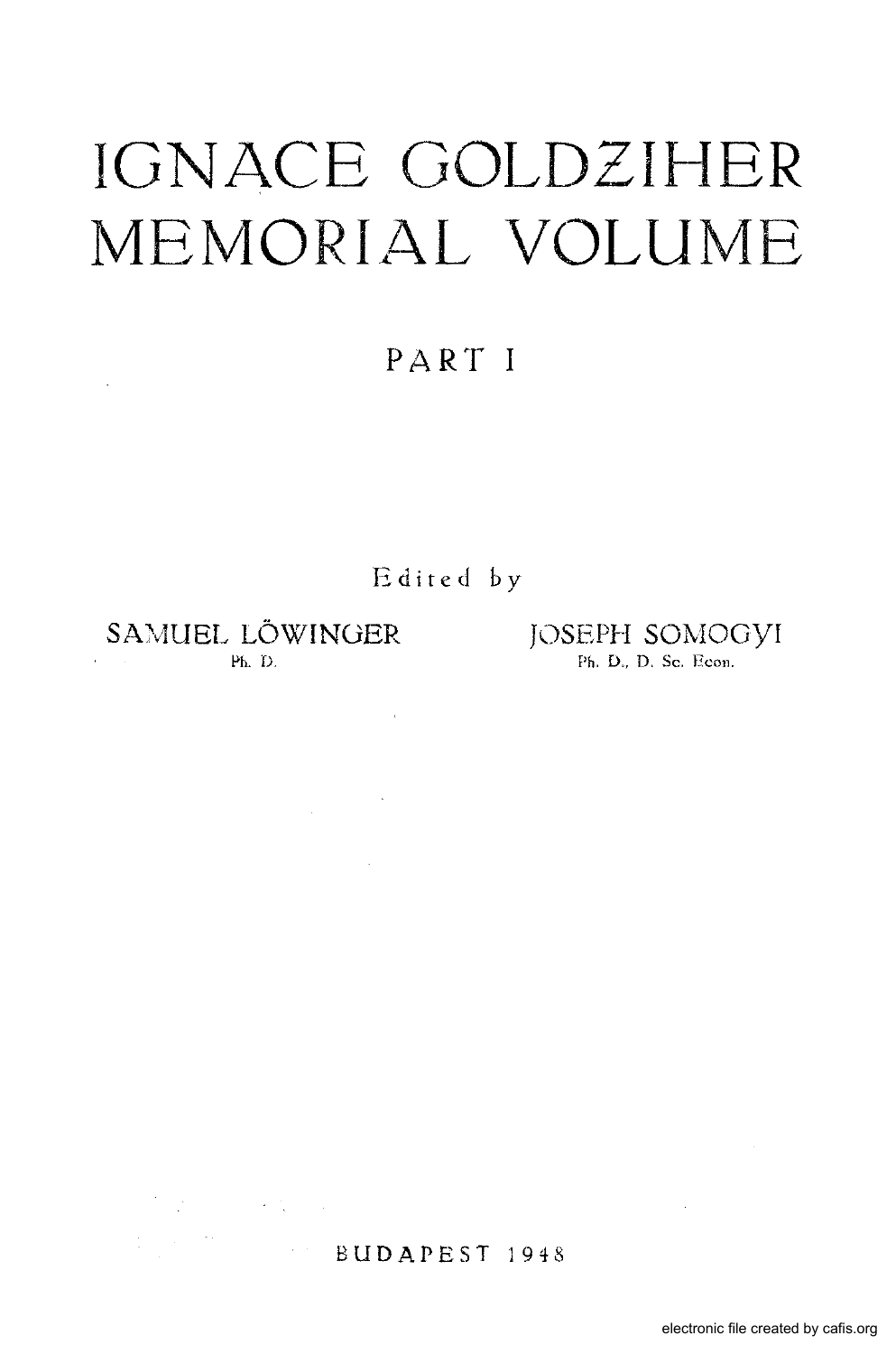Editors: Samuel Löwinger and Joseph Somogyi, Budapest, VIII, József-körút 27, Hungary. -~----------------- -----------------~-----------

Globus Nyomdai Műintézet, Eudapest, VI., Aradi - ucta 8. - FeIelős vezető: Kósa Zoltán.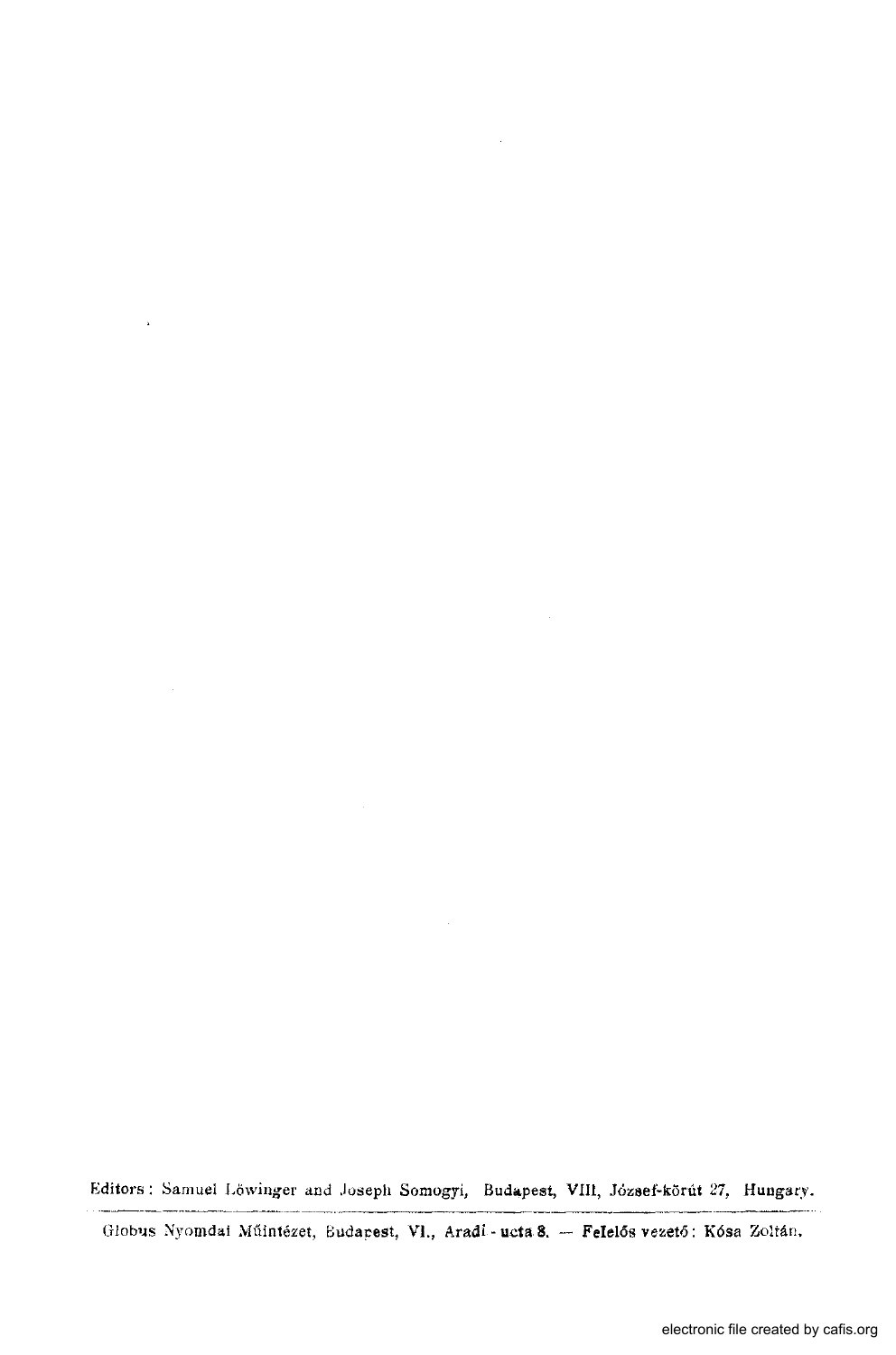### FOREWORD

In honour of Ignace Goldziher, Professor of Semitic Philology in the University of Budapest (born on 22 June 1850 at Székesfehérvár. died on 13 November 1921 at Budape&t), two memorial volumes appeared at his lifetime. The one was the Hungarian *Tanulmányok Goldziher Ignác hatvanadik születésnapjára. Írták tanítványai (Essays on the* Sixtieth Birthday of Ignace Goldziher, Written by His Pupils), Budapest 1910, and the other was the festival numher of the *Zeitschrift für Assyriologie,* comprising Vol.<br>XXVI and Nos. 1–2 of Vol. XXVII. under the title XXVI and Nos.  $1-2$  of Vol. XXVII, *Festschrift Ignaz Goldziher. Von Freunden und Verehrern gl>zvidmet lll1d ill iIlrem Auf trag herallsgegebcll VOIl Cari Bezold, Strassburg 1911, and issued to celebrate the fortieth* year of his academic career. As since his decease, apart from Bernard Heller's *Bibliographic des Oeuvres de Janace Gold ziher,* published by the Ecole Nationale des Langues Orientales Vivantes,Paris 1927, and numerous abituary notices, no tribute of consequence was paid to his name and work, at the end of the Second World War his last pupils conceived the idea of editing amI publishing an *Ignace Goldzihcr Memorial Volume* in commemoration of the twenty-fifth anniversary of his decease on 13 November 1946.

Postwar difficulties, however. prevented the editors from realizing their scheme at such an early date, and a considerable delay in publishing the *Volume* hecame unavoidahle. Nevertheless, as it were in compensation for the difficulties so typical of a war-stricken country, most of the scholars who were invited for collaboration, sent in their contributions so promptly and readily that the original idea of issuing a medium-sized volume on the twenty-fifth anni versary of the decease of Ignace Goldziher has had to be abandoned in favour of a large two-volume work. Consequently, the *Ignace Goldziher Memorial Volume* is issued in two parts: Part I appears in 1948. and Part II is going to appear in 1949. on the eve of the forthcoming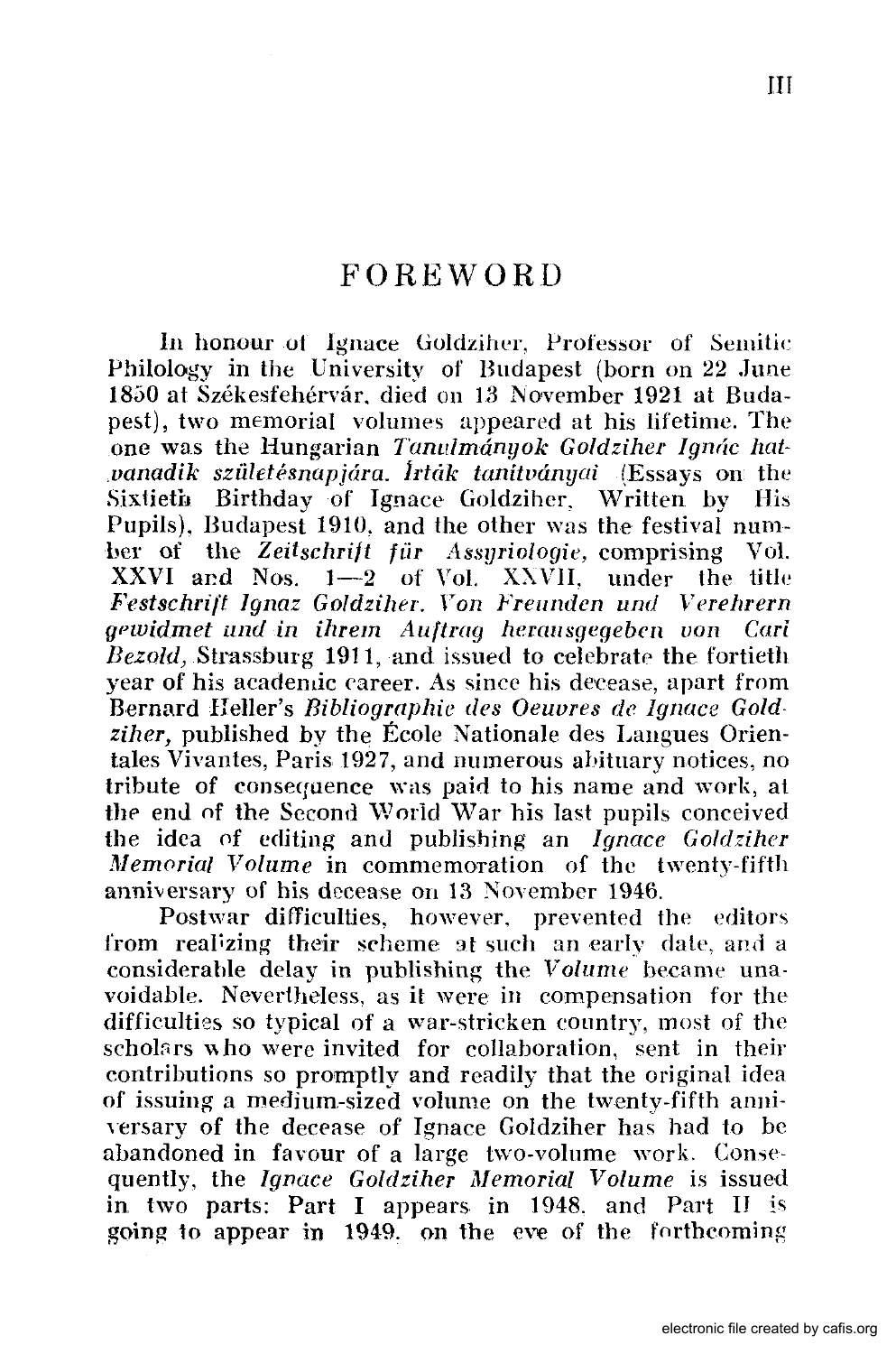eentenary of the birth of Ignace Goldziher. So the present Memorial Volume is a double reminder of his scientific grandeur.

The order of the contributions has been fixed by the dates of their mailing. The list of contributors contains both representatives of the older generation of Orientalists who were in touch with Ignace Goldziher or even studied under him, and the younger generation who know him from his literary work only. As a whole, the Memorial Volume testifies to the lasting influence of his pioneer genius on the development of Islamic and Semitic studies all over the world.

Ignace Goldziher's photograph as prefixed to Part I represents him in his intimate study, and was taken a short time before his death by his beloved daughter-in-law Elisabeth.

The editors reverently dedicate the Ignace Goldziher Memorial Volume to the memory of the unforgettable master of Islamology in the firm hope that it will contribute to promoting the much-needed postwar co-operation of Islamic and Semitic scholars of the East and the West.

The Editors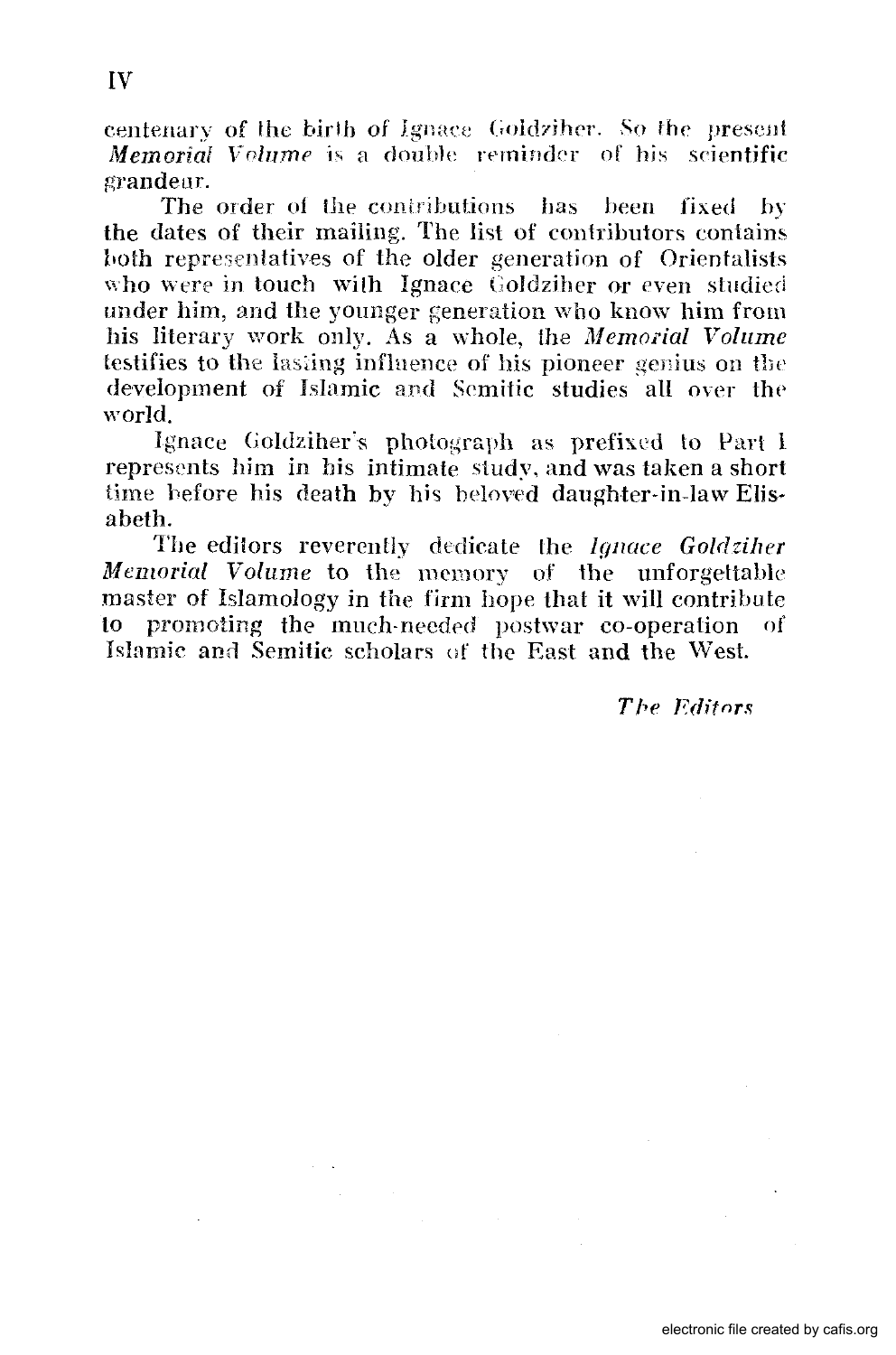## **TABLE OF CONTENTS**

| THE EDITORS: Foreword.                                                                                           | Ш            |
|------------------------------------------------------------------------------------------------------------------|--------------|
| ARTHUR JEFFERY - Columbia University, New York,                                                                  |              |
| N. Y., U. S. A.: The Qur'an Readings of Ibn Migsam. $\blacksquare$ .                                             | $\mathbf{1}$ |
| CHARLES C. TORREY - Yale University, New Haven,                                                                  |              |
| Conn., U. S. A.: A Strange Reading in the Qur'ān                                                                 | 39           |
| W. H. WORRELL - University of Michigan, Ann Arbor,                                                               |              |
| $Mich, U. S. A.: Note on Mishk\$ {at.}                                                                           | 46           |
| SAMUEL M. ZWEMER - Princeton University, New York,                                                               |              |
| N. Y., U.S. A.: Hairs of the Prophet. $\ldots$ $\ldots$ $\ldots$                                                 | 48           |
| GEORGE SARTON - Harvard University, Cambridge                                                                    |              |
| Mass., U. S. A.: Arabic Scientific Literature.                                                                   | 55.          |
| EDWIN E. CALVERLEY - The Hartford Seminary Foun-                                                                 |              |
| dation, Hartford, Conn., U. S. A.: Arabic Religious Lite-                                                        |              |
| rature. New Approaches in Research.                                                                              | 73.          |
| ERIC F. F. BISHOP - Newman School of Missions, Jeru-                                                             |              |
| salem, Palestine: Εύλογητός                                                                                      | 82           |
| WILLIAM THOMSON --- Harvard University. Cambridge,                                                               |              |
| Mass., U. S. A.: The Character of Early Islamic Sects.                                                           | 89.          |
| H. H. ROWLEY -- Victoria University, Manchester, Eng-                                                            |              |
| land: The Chronological Order of Ezra and Nehemiah.                                                              | 117          |
| H. A. R. CIBB -- St. John's College, Oxford, England:                                                            |              |
| The Argument from Design. A Mu'tazilite Treatise                                                                 |              |
| attributed to al-Jahiz and a series of the series of the series of the series of the series of the series of the | $150 -$      |
| PAUL KAHLE - - Oxford, England: The Qur'an and the                                                               |              |
| 'Arabīya                                                                                                         | 163          |
| ARTHUR J. ARBERRY - - Pembroke College, Cambridge,                                                               |              |
| <b>England:</b> The Kitäb al-Badī of Ibn Khālawaih $\ldots$                                                      | 183          |
| K. V. ZETTERSTEEN --- University, Uppsala, Sweden: The                                                           |              |
| Oriental Documents in the Swedish State Archives.                                                                | 191          |
| JOSEPH AISTLEITNER - Peter Pázmány Universität, Bu-                                                              |              |
| dapest, Ungarn: Untersuchungen zum Mitlautbestand                                                                |              |
| des Ugaritisch-Semitischen. Der an der anterentieren                                                             | 500          |

Page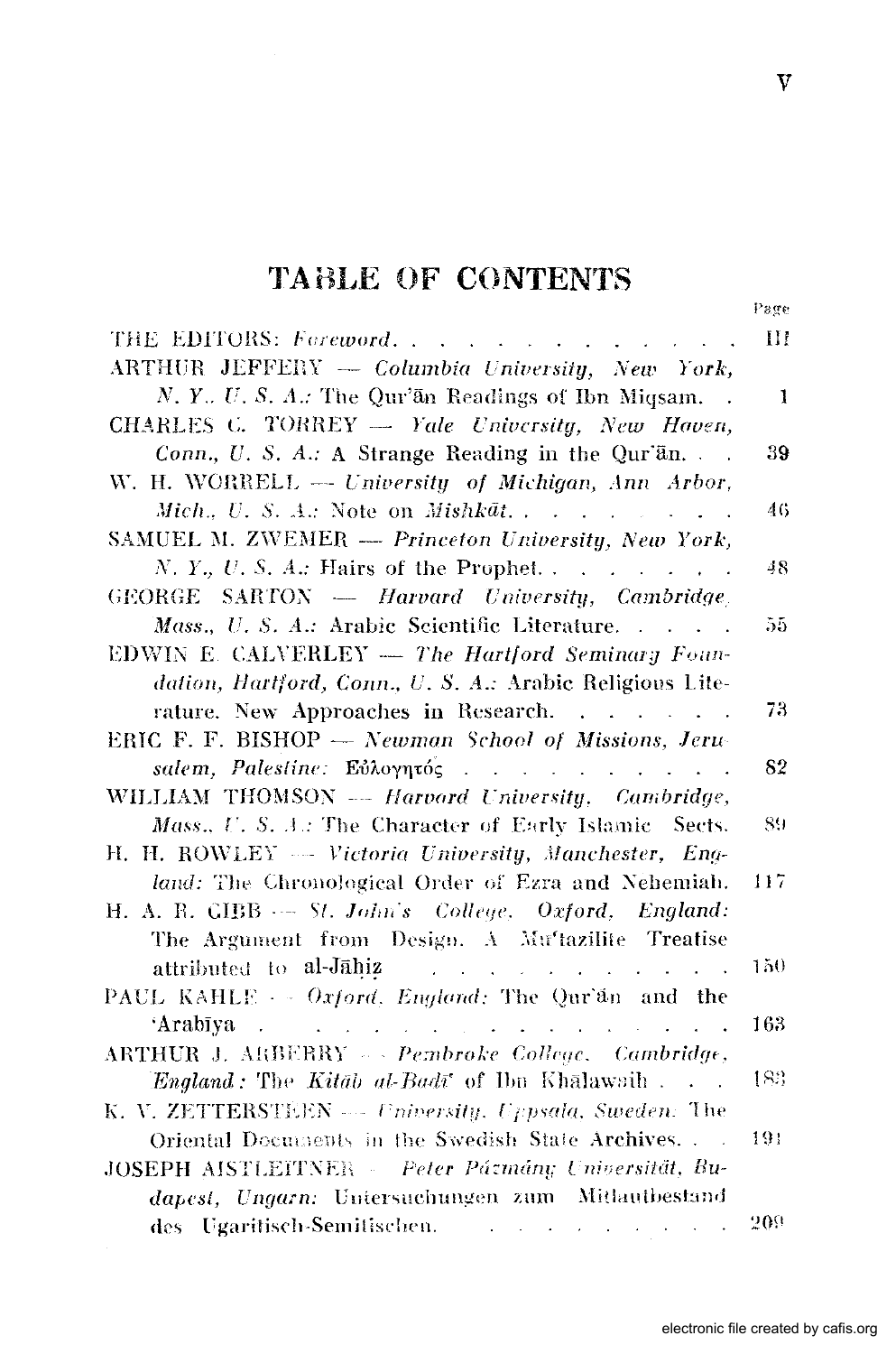| JOHS. PEDERSEN - University. Copenhagen, Denmark:<br>The Islamic Preacher: wā'iz, mudhakkir, qāss                                                                                                                                                                                    | 226  |
|--------------------------------------------------------------------------------------------------------------------------------------------------------------------------------------------------------------------------------------------------------------------------------------|------|
| LOUIS MASSIGNON - Collège de France, Paris, France:<br>Nouvelle bibliographie hallagienne.<br>and the contract of the contract of the                                                                                                                                                | 252  |
| A. S. YAHUDA - New School for Social Research, New<br>Haven, Conn., U. S. A.: A Contribution to Qur'an and<br>Hadīth<br>Interpretation.<br>$\mathbf{r}$<br>$\mathcal{L}^{\mathcal{L}}$ , $\mathcal{L}^{\mathcal{L}}$ , $\mathcal{L}^{\mathcal{L}}$<br>$\mathbf{r}$<br>$\overline{a}$ | 280  |
| B. SZABOLCSI - Hungarian High School of Music, Buda-<br>pest, Hungary: About Five-tone-scales in the Early<br>Hebrew Melodies.<br>$\sim$ $\sim$<br><b>Contract Contract Contract</b>                                                                                                 | 309  |
| JULIUS LEWY - Hebrew Union College, Cincinnati, O.,<br>U. S. A.: The Middle Assyrian Votive Bead Found<br>at Tanis.<br>$1 - 1 - 1 = 1$                                                                                                                                               | .314 |
| IMMANUEL LÖW (deceased) - Szeged, Hungary: Re-<br>marks on Psalm 91.                                                                                                                                                                                                                 | 328  |
| JULES NÉMETH — Université Pierre Pázmány, Budapest,<br>Hongrie: La cérémonie du tewbld à Vidin                                                                                                                                                                                       | 329  |
| SAMUEL LÖWINGER - Jewish Theological Seminary,<br>Budapest, Hungary: Nebuchadnezzar's Dream in the<br>Book of Daniel.<br>the control of the control of the con-                                                                                                                      | -336 |
| JOSEPH SOMOGYI -- Hungarian State School of Econom-<br>ies, Budapest, Hungary: Adh-Dhahabi's Record of<br>the Destruction of Damascus by the Mongols in                                                                                                                              |      |
| $699 - 700/1299 - 1301$ .<br>$\mathbb{R}^{\mathbb{Z}^2}$<br>GEORGES VAJDA - Institut de Recherche et d'Hisioire de<br>Textes, Paris, France: Sur quelques éléments juifs et                                                                                                          | 353  |
| pseudo-juifs dans l'encyclopédie magique de Būnī.<br>JACOB LEVEEN - British Museum, London, England:<br>An Autograph Letter of the Pseudo-Messiah Mordecai                                                                                                                           | 387  |
| ben Hayyim of Eisenstadt.<br>$\mathcal{L}^{\text{max}}$ and $\mathcal{L}^{\text{max}}$ and $\mathcal{L}^{\text{max}}$<br>MAURICIUS DERCSÉNYI Seminarium Judaico Theolo-                                                                                                              | 393  |
| gicum, Budapestini, Hungariae: De pseudopropheta<br>Nathan Ghazati ignota relatio.<br>فالمعامل والمتعارف والمحارب                                                                                                                                                                    | 400  |
| BERNARD HELLER (deceased) - Jewish Theological<br>Seminary, Budapest, Hungary: Egyptian Elements in<br>the Haggadah. The contract of the Haggadah.<br>and the contract of the con-                                                                                                   | 412  |